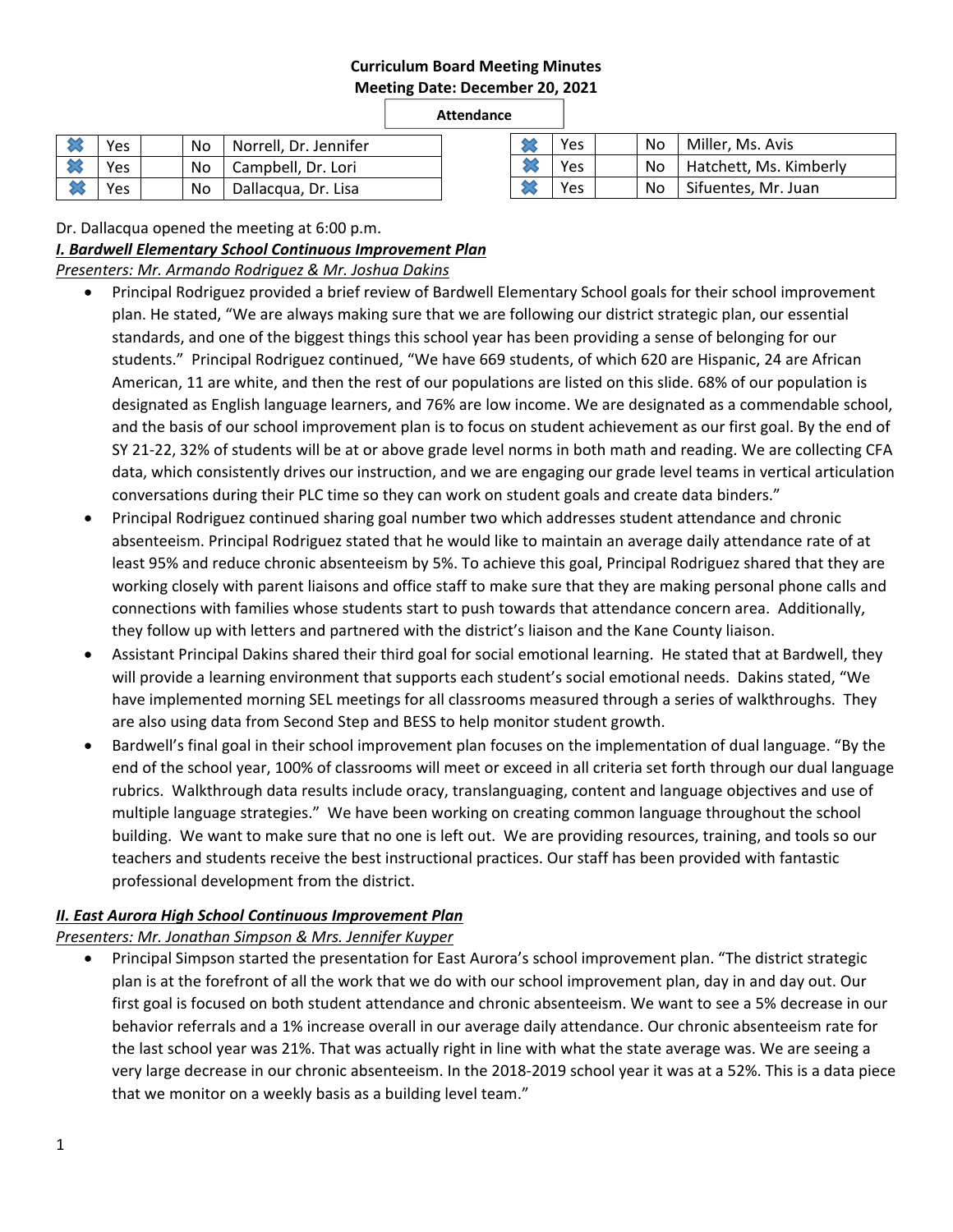- The high school discussed their attention to behavior referrals and their policy for physical aggression within the building. The high school stated that it was important to maintain a calm environment for students so that they could concentrate on their learning.
- Associate Principal Kuyper shared the second goal of the high school. "By July of 2022, EAHS will attain a graduation rate of 83%." For the high school, they are working on tracking student data by cohort in order to determine the number of credits a student has earned, those who need additional support through intervention, and those who need support due to outside factors that are impacting their schoolwork.
- The third goal of the school improvement plan highlighted the use of effective leadership teams. The team stated, "By June of 2022, EAHS will implement effective leadership teams at all levels throughout the building by using AIR Research, New Leaders best practices, 5Essentials Data, PLC Data, and CLASS Data." The high school's goal is to observe a 5% increase in the School Leadership Effectiveness Survey.
- The final goal for the high school is grounded in increasing student achievement. The team stated, "By the end of 2022, EAHS will create a system to collect and analyze student performance data focused on the district priority standards. The measurable outcome will be that all students increase their MAP scores in both reading and math by one or more points from fall to winter testing." The high school is monitoring CFA data and then supporting PLCs with increased weights for student engagement to make sure students are as successful as they can be in their classroom, specifically around those key grading periods and those key district priority standards.

# *III. 2022 Registration Process*

# *Presenters: Dr. Lori Campbell*

- Dr. Campbell provided a summary of the district goals set for the FY23 registration process:
	- a. Open registration by February 1, 2022
	- b. Register 60% of kindergarten students by the end of March 2022
	- c. Register 80% of returning students by the end of May 2022
	- d. Efficiently use online registration to activate document submission
- Dr. Campbell also shared the marketing and advertising strategies the district will use to advertise online registration. Strategies include mailing postcards, distributing flyers, providing media advertising through our website, Facebook and Twitter starting January 2022. Additionally, schools will update their marquee, provide phone blasts and schedule school events.

# *IV. Magnet Lottery Process (FRMA and Johnson)*

# *Presenters: Dr. Lori Campbell*

- Dr. Campbell provided a summary of the application process and eligibility criteria for C.I. Johnson Elementary Magnet School and Fred Rogers Magnet Academy. The application and lottery process are outlined below:
	- a. February 21, 2022 at 8:00 a.m. online application available
	- b. March 18, 2022 at 3:00 p.m. is the deadline for online "Lottery Application" submission
	- c. March 25, 2022: Parent Notification of Eligibility Status
	- d. April 7, 2022: Lottery will be held at Johnson Magnet for the seventy-five 3<sup>rd</sup> grade seats available
	- e. April 14, 2022: Parents will be notified of student selection or their waitlist status
	- f. April 29, 2022: Deadline for parents to return the acceptance of enrollment form
- Lastly, Dr. Campbell provided a timeline for recruitment and public relations efforts.

# *V. Middle School Update*

# *Presenter: Dr. Jennifer Norrell*

 Dr. Norrell shared that we have recognized our middle school students are struggling the most with the return to in-person instruction after the pandemic. After speaking with the students, Dr. Norrell shared that the students would like to have more after school activities such as volleyball, soccer, and movies at the schools to help engage them.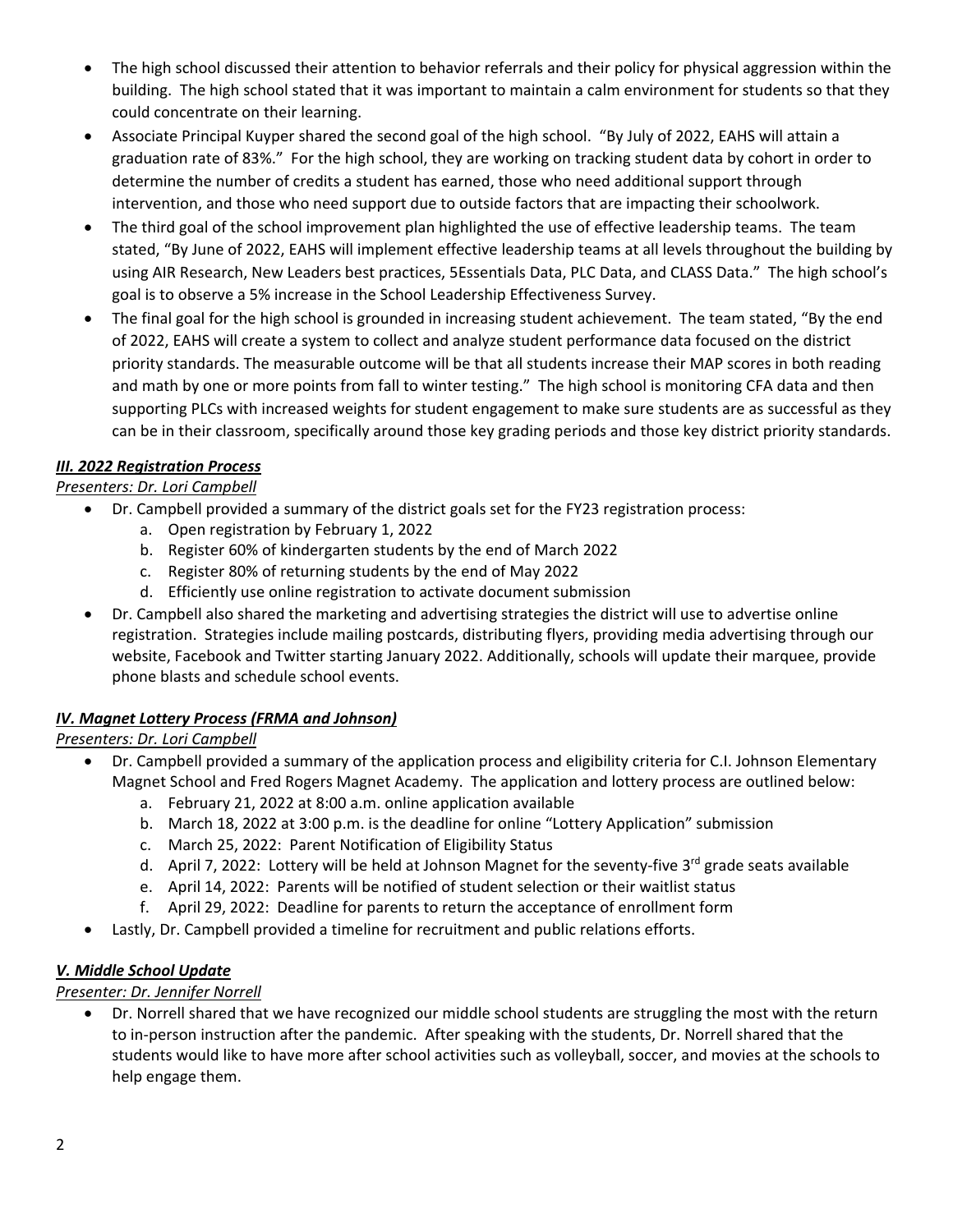Additionally, there is a request to add seven PPAs at each building to help support supervision of students after school. The cost would be \$2,000 per PPA for each middle school for all second semester. The total cost for additional supervision is \$42,000.

#### *VI. Institute Mask‐querade*

# *Presenter: Dr. Jennifer Norrell*

- Dr. Norrell shared the launch of the theme for second semester's Institute Day.
- The theme is "Do You See Me?" The purpose of the theme is to invite teachers and staff to embrace their connections and relationships with students, "seeing" beyond the person sitting in front of them and getting to know who their students are as people.
- Dr. Norrell shared that in addition to the social and emotional wellness focus of "Do You See Me," we will also be participating in common formative assessment training for our teachers. Assessment is part of "Do You See Me?" because we want teachers to know their kids well enough that they are able to prevent them from failing in the first place.
- Dr. Norrell stated, "It is going to be a day that is rich in how to take care of not just our students, but how to take care of our colleagues and how to rethink our interactions with each other and we have to go deeper to be able to have success with staff and with students."
- Finally, each teacher in the district will receive a copy of the book, "I Wish My Teacher Knew," and the author, Kyle Schwartz, will be the keynote speaker to help reinforce the message of building relationships with students during these difficult times.

#### *VII. LLI Middle School Intervention Kits*

*Presenter: Dr. Lisa Dallacqua* 

- Dr. Dallacqua shared that there has been a change in recommendation from the company based on reading levels of students coming back after the pandemic.
- The recommendation is grounded in data, and what is most appropriate for tier three intervention.
- We are requesting that the board review the proposal for the LLI Purple kits for a total cost of \$42,119.0.70. These would go into each middle school for tier three reading intervention.

# *VIII. Attendance and Enrollment Update*

#### *Presenter: Dr. Lisa Dallacqua*

- Dr. Dallacqua shared district attendance and enrollment reports.
- "We are at 91.23% attendance rate for our preschools, for the last four weeks we have stayed at 90% or higher for attendance with our preschool students. In the elementary schools, we finished week 16 with 94.45% attendance rate, for the last four weeks, our elementary schools have maintained an average attendance rate above 93%. At the middle school level, we average an attendance rate of 92.72% for Week 16 and for the last four weeks the middle schools have maintained an average attendance of 92% and higher, rolling right with our elementary, and finally for our high schools, East High saw a slight decrease in attendance for this week, the last four weeks East High held their attendance rate at 85% and higher. Extension campus also saw a slight decrease in attendance to 61.23% for Week 16, However, the last four weeks for extension campus have shown attendance rates from 60 to 69.99%. For enrollment for the month of November, we have 12,991 students in the district, this is a slight decrease from the 13,003 students enrolled for the month of October."

#### *IX. Disposal of Personal Property*

*Presenter: Dr. Lisa Dallacqua* 

- Dr. Dallacqua shared the disposal of personal property. The first item for disposal request is the System 44 Curricular Resources, copyright 2009 and Read 180, copyright 2012. These programs are no longer used as intervention materials, and the pieces that are left are outdated.
- There is a memo for a disposal of the Daily Language Instruction program. The copyrights are between 2006 and 2011. These materials are also outdated and no longer in use.